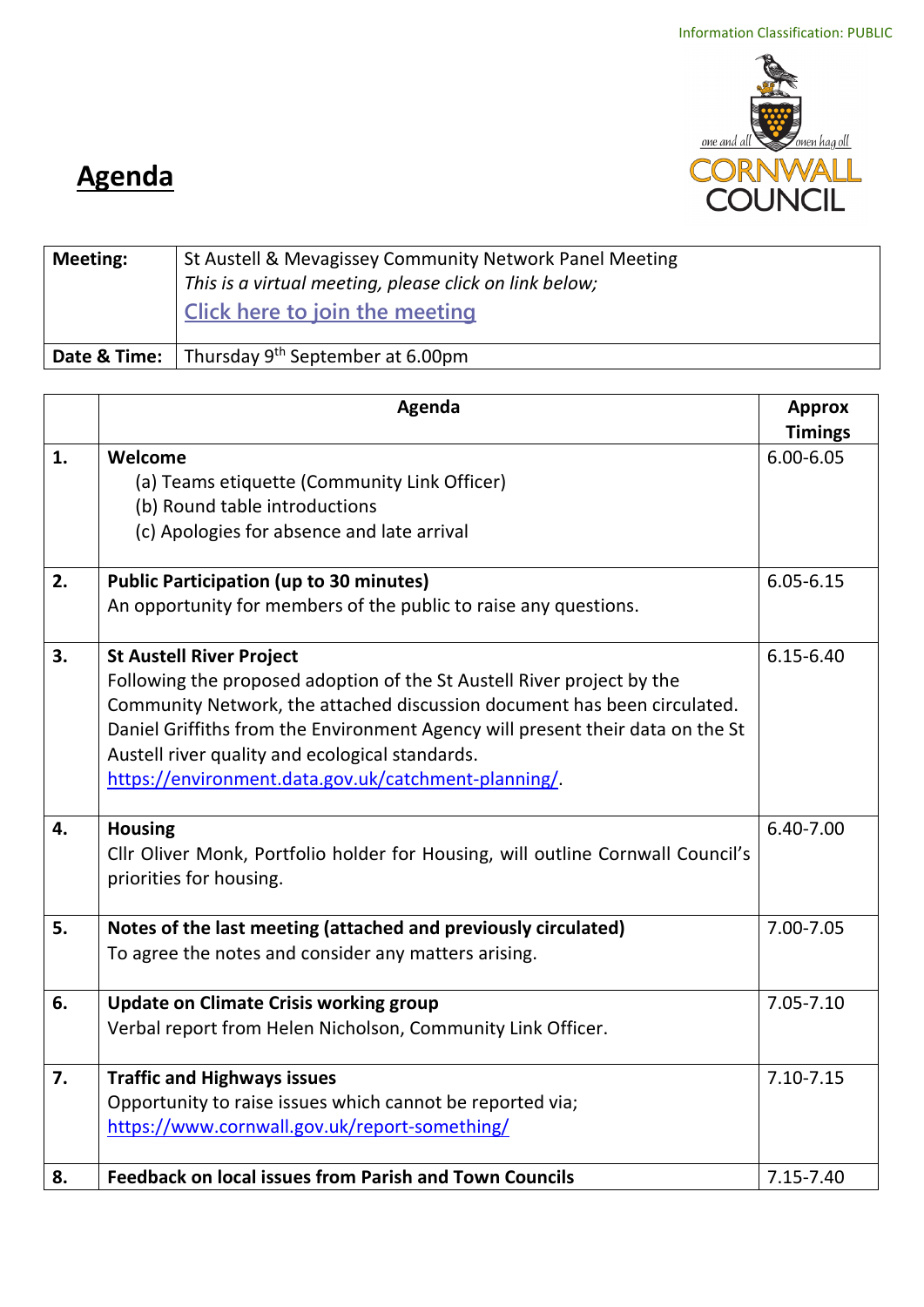|     | Agenda                                                                                                                                                                                                                                                                                                                                                                                                                                                               | <b>Approx</b><br><b>Timings</b> |
|-----|----------------------------------------------------------------------------------------------------------------------------------------------------------------------------------------------------------------------------------------------------------------------------------------------------------------------------------------------------------------------------------------------------------------------------------------------------------------------|---------------------------------|
| 9.  | An opportunity for Town and Parish representatives to raise issues of<br>relevance to the Community Network area:<br><b>Carlyon Parish Council</b><br>$\bullet$<br><b>Mevagissey Parish Council</b><br>Pentewan Valley Parish Council<br>$\bullet$<br>St Austell Bay Parish Council<br>$\bullet$<br>• St Austell Town Council<br>• St Ewe Parish Council<br>• St Goran Parish Council<br><b>St Mewan Parish Council</b><br><b>Feedback from Cornwall Councillors</b> | 7.40-7.55                       |
|     | An opportunity for Cornwall Councillors to update about issues relevant to the<br>Community Network Area.                                                                                                                                                                                                                                                                                                                                                            |                                 |
| 10. | <b>Any Other Business</b><br>The Panel will consider any urgent items at the discretion of the Chair.                                                                                                                                                                                                                                                                                                                                                                |                                 |
| 11. | <b>Next meeting dates</b><br>• Proposed new meeting date - Thursday 25 November 2021 (changed<br>from 11 November)                                                                                                                                                                                                                                                                                                                                                   | For noting                      |

## **Membership of St Austell and Mevagissey Community Network Panel:**

Cornwall Councillors for St Austell & Mevagissey Community Network Area: Michael Bunney CC – St Mewan & Grampound Anne Double CC – St Austell Central & Gover Julian German CC – St Goran, Tregony & the Roseland James Mustoe CC – Mevagissey & St Austell Bay Richard Pears CC – St Austell Poltair & Mount Charles Jordan Rowse CC – St Austell Bethel & Holmbush

Representatives of Town and Parish Councils within the St Austell & Mevagissey Community Network Area: Carlyon Mevagissey Pentewan Valley St Austell St Austell Bay St Ewe St Goran St Mewan